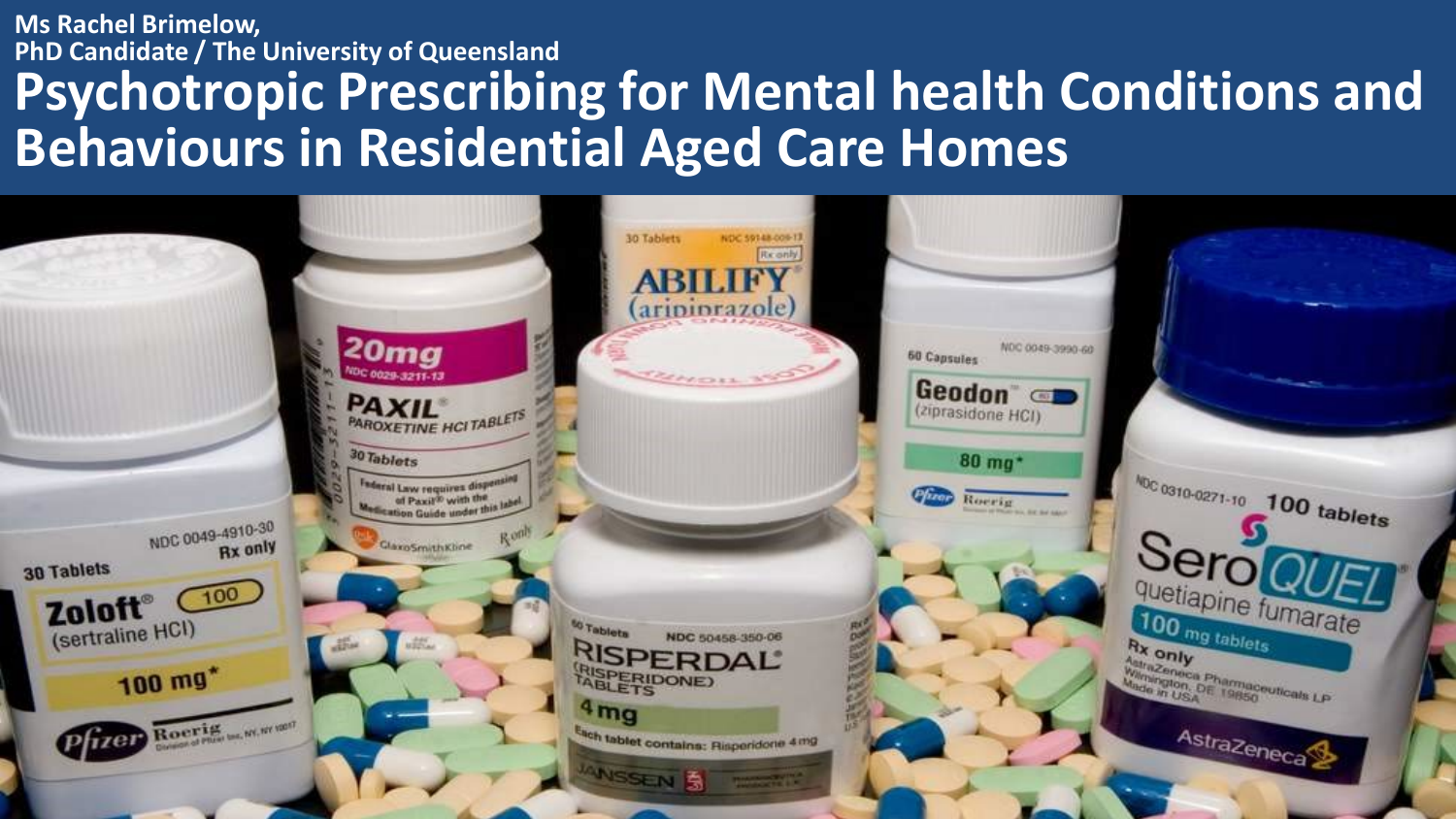## **INTRODUCTION**

- Globally, aging population is significant and has considerable consequences for healthcare, social services and infrastructure.
- In developed countries the population of over 80's is expected to rise to 127.8 million by 2050, up from 59.1 million in 2015 (WHO, 2015)
- A shift towards person centred care is gaining traction in Residential Aged Care
- However management of mental health concerns is still inadequate
- Aged care residents typically have complex care needs: neuropsychiatric symptoms, care dependency and cognitive impairment The growth in numbers of people with dementia in high income countries and low and middle income countries
- Dementia is prevalent: 58% of aged care residents, with 78% of those experiencing behavioural and psychological symptoms of dementia (BPSD) (Seitz et al., 2010).



Alzheimer Society of Bangladesh. Dementia statistics. Accessed from: http://alzheimerbd.com/dementia-statistics/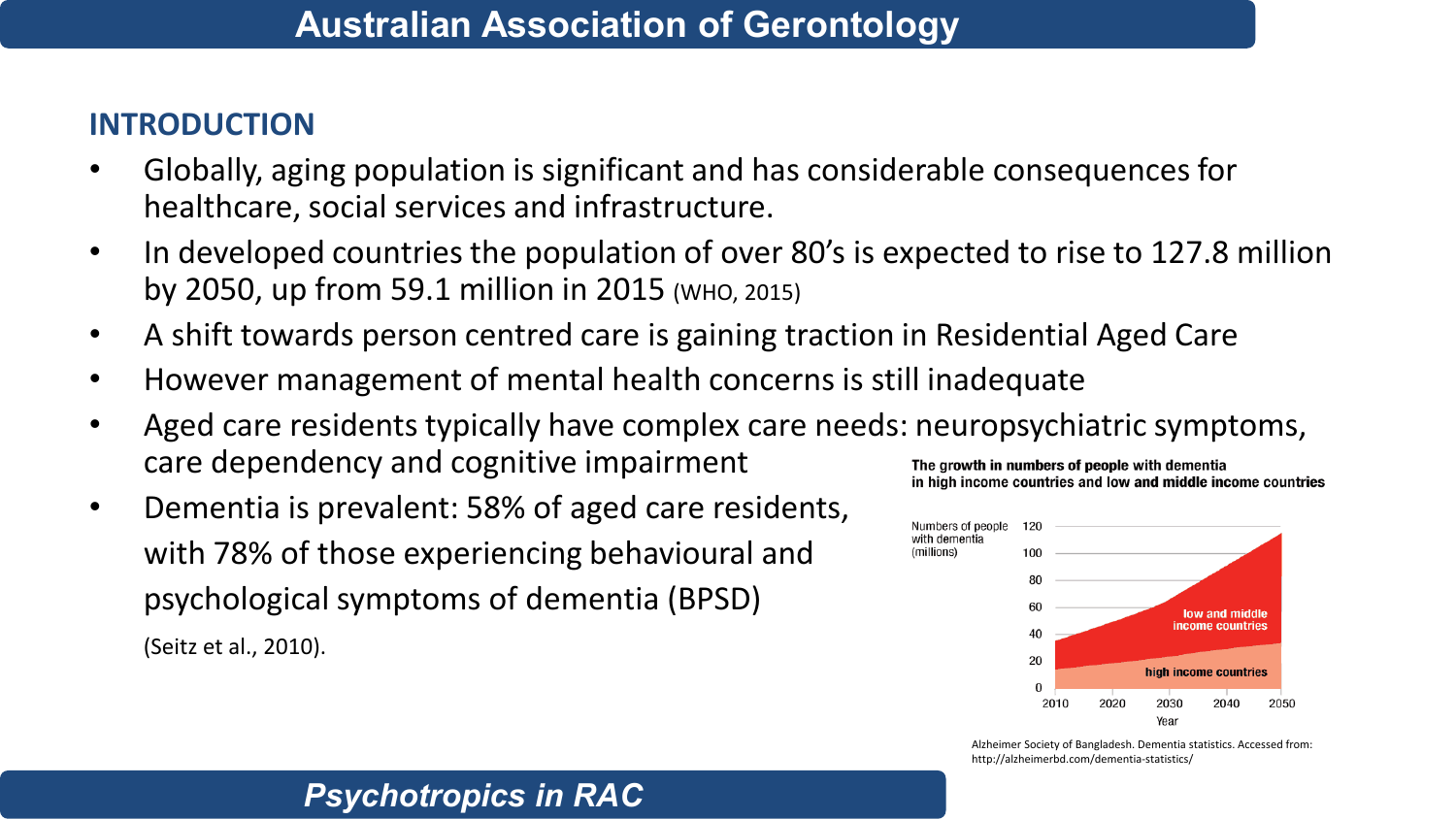Due to the high rate of mental health problems *(depressive symptoms 1 in 3, anxiety 1 in 4, sleep difficulties 2 out of 3), dementia and BPSD*  treatment with psychotropic drugs in aged care is prevalent *(Seitz et al., 2010;*  Creighton et al., 2016; Conn & Madan, 2006).

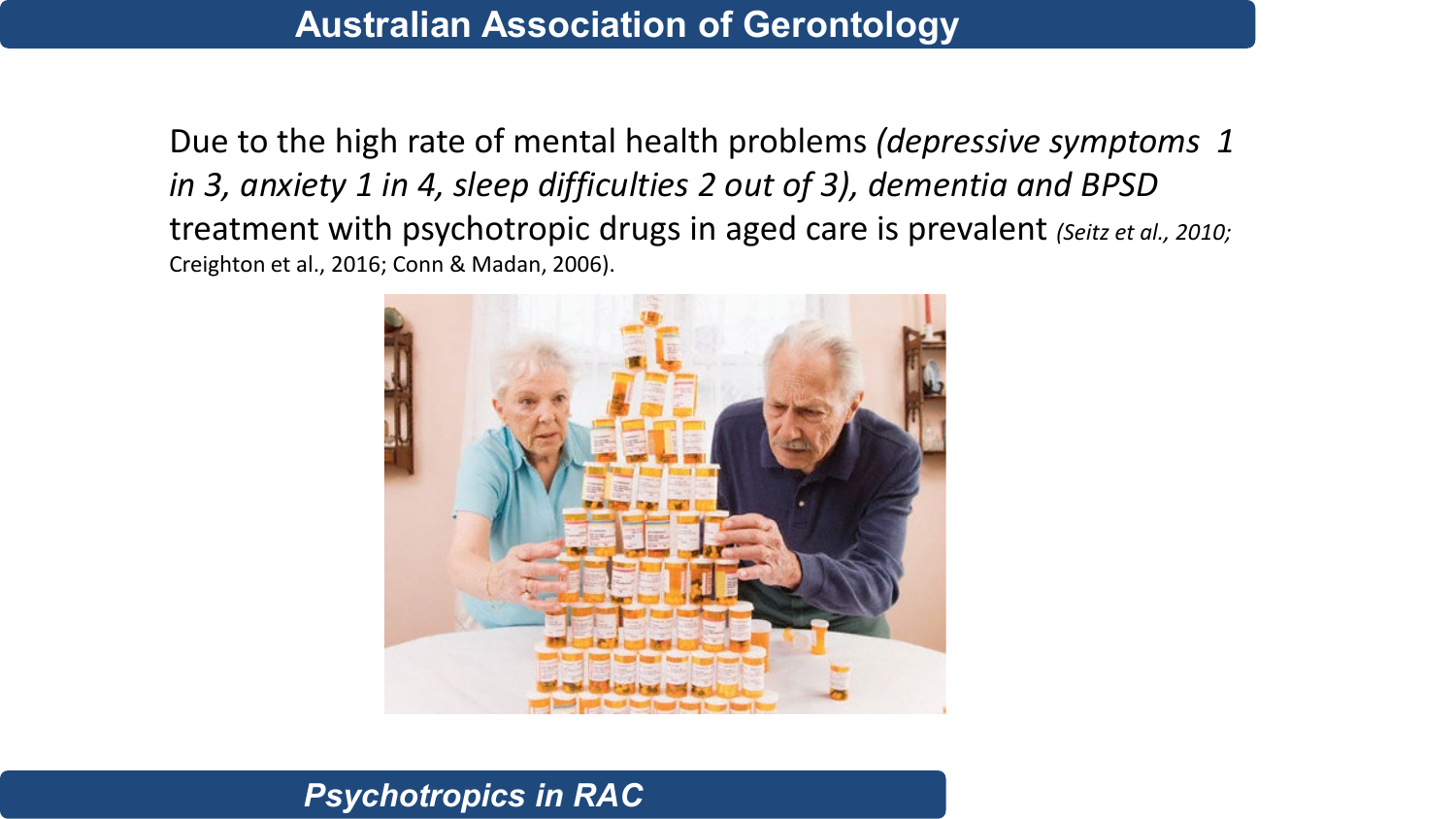## **What are psychotropics?**

...a chemical substance that changes brain function and results in alterations in perception, mood, consciousness or behaviour

**Examples:** Antidepressants, anxiolytics, hypnotics, antipsychotics, mood stabilisers

Other examples: antihistamines, stimulants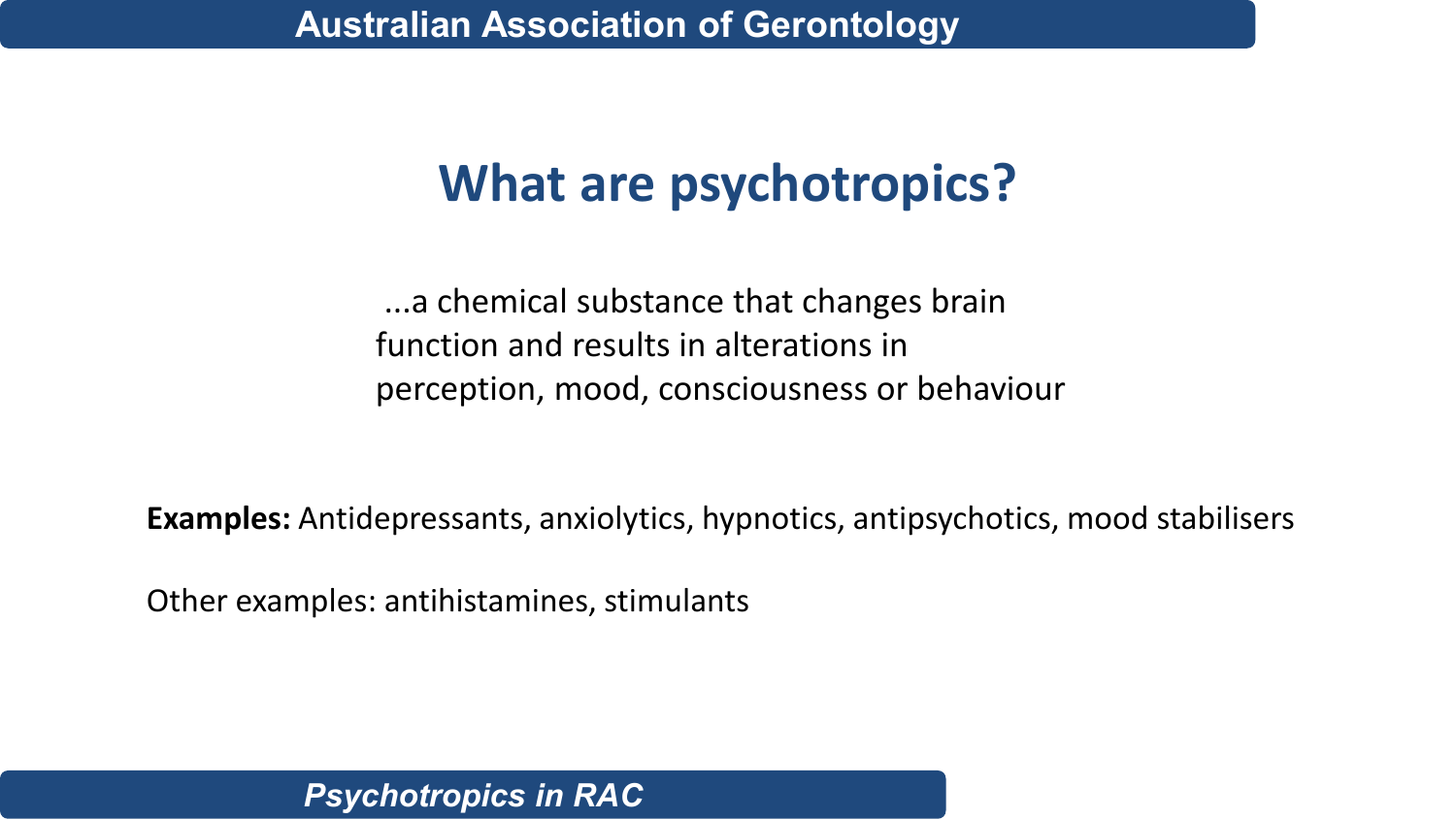## **Psychotropics are highly prescribed in RAC -** Estimates range from 44% to 79%

![](_page_4_Figure_2.jpeg)

#### **Psychotropic prevalence in the last 10 years (%)**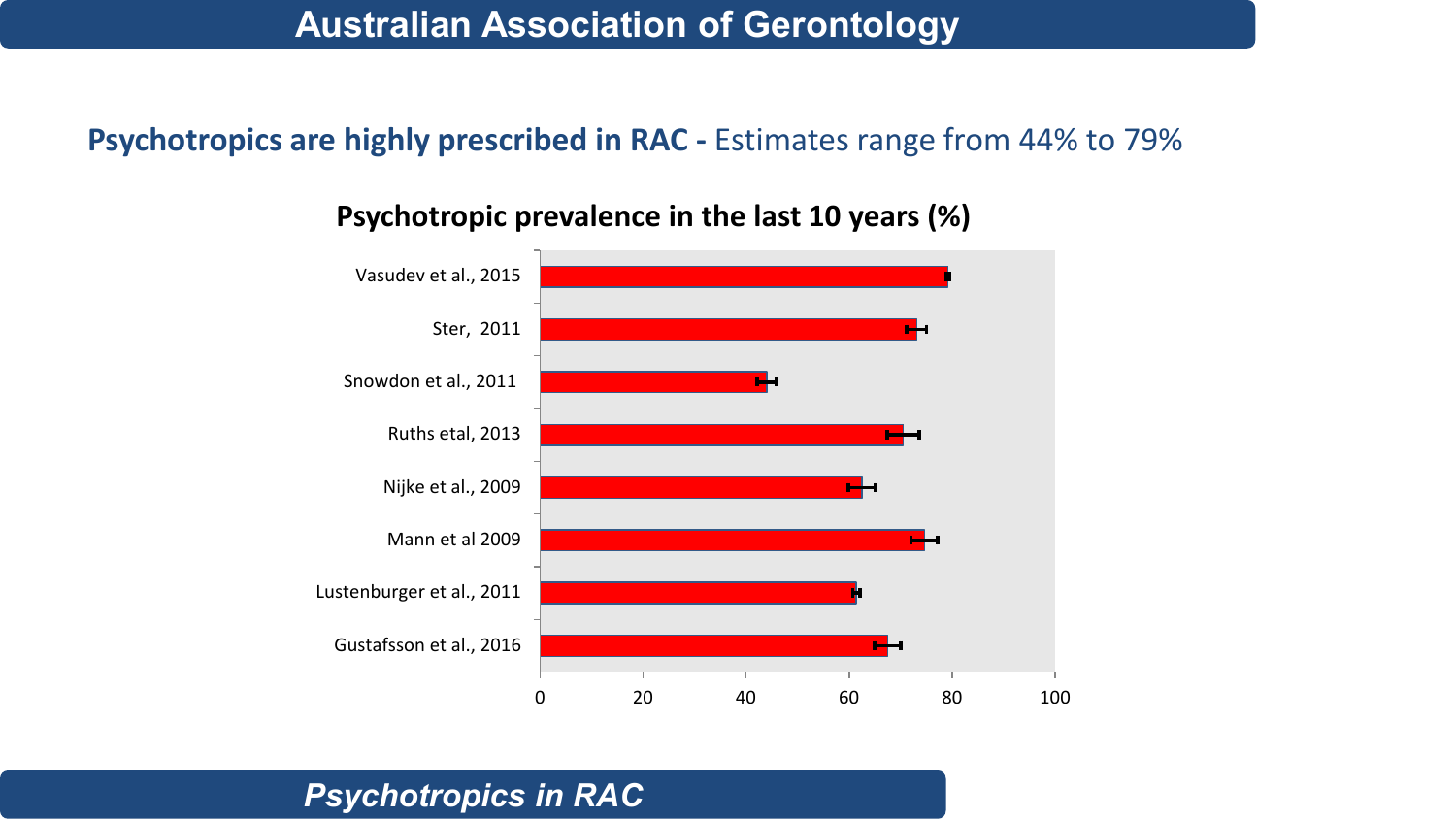# **THE CONTORVERSY?!**

- **Limited effectiveness** in residents with dementia
- **Inappropriate** The frequent use is likely indicative of inappropriate use.
- Examples:

A Dutch study found that 10% of psychotropics were fully appropriate in Dementia specific RAC, using the Screening Tool of Older Persons' potentially inappropriate Prescriptions (STOPP)(van der Spek et al., 2016).

Quality of drug prescribing, as measured by drug-specific quality indicators published by the Swedish National Board of Health and Welfare, was low in both general RAC homes and dementia specific units (Bergman et al., 2007; Olsson et al., 2010)

• **Increased the risk of adverse drug events and interactions -** polypharmacy and multiple medical comorbidities, together with age-related changes in pharmacodynamics and pharmacokinetics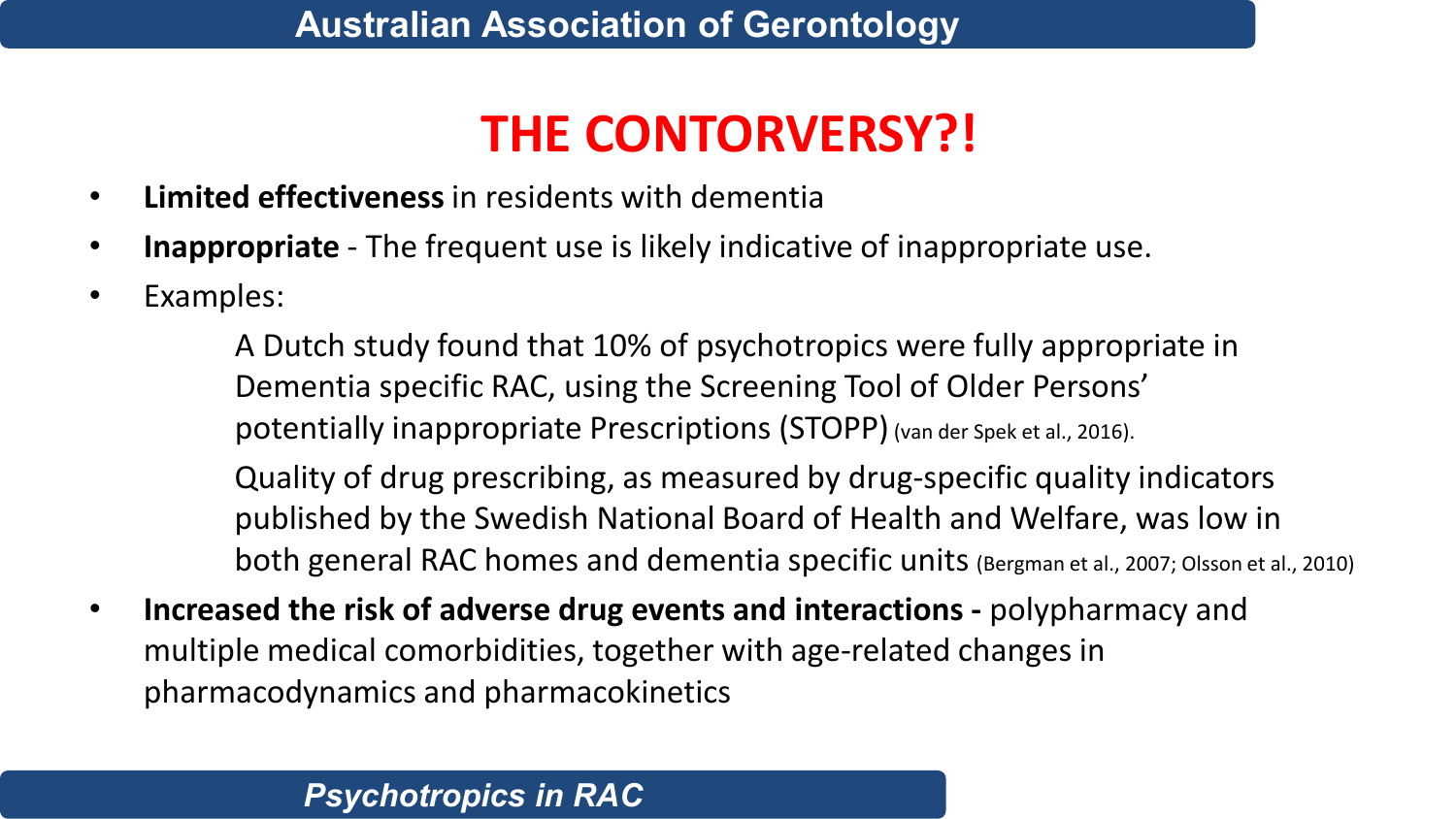| <b>Psychotropic</b>   | <b>Benefits</b>                              | <b>Risks</b>                                     |
|-----------------------|----------------------------------------------|--------------------------------------------------|
| Psychotropics overall | Improve indicated symptoms                   | Increased risk of drug-drug and drug-disease     |
|                       |                                              | adverse events                                   |
|                       |                                              | Moderate risk of falls and fractures             |
|                       |                                              | Reduced quality of sleep                         |
| Antipsychotics        | Modest efficacy treating psychosis,          | Increased risk of falls                          |
|                       | aggression and agitation                     | Moderate risk of fractures                       |
|                       | Few other options                            | Cognitive decline and executive/attentional      |
|                       |                                              | functioning                                      |
|                       |                                              | Risk of cerebrovascular events                   |
|                       |                                              | Conventional antipsychotics have an              |
|                       |                                              | increased risk of death compared to atypical     |
|                       |                                              | antipsychotics                                   |
| Antidepressants       | Efficacious for severe depression of long    | Mixed data on efficacy in mild to moderate       |
|                       | duration                                     | depression of short duration                     |
|                       | May improve speed of processing (TCAs)       | Little evidence of efficacy in older people with |
|                       | Decreased morbidity due to depression        | dementia                                         |
|                       | Improved psychosocial wellbeing              | Moderate risk of fractures (particularly SSRIs)  |
|                       | Prevention of recurrence                     | May impact physical function, such as balance    |
|                       |                                              | Increased dementia severity and                  |
|                       |                                              | neuropsychiatric symptoms (SSRIs)                |
|                       |                                              | Increased hospital admissions                    |
|                       |                                              | Increased risk of death                          |
| Anxiolytics/Hypnotics | Modestly effective for insomnia              | Increased risk of falls                          |
|                       | Modestly effective for anxiety in short term | Moderate risk of fractures                       |
|                       |                                              | Cognitive decline                                |
|                       |                                              |                                                  |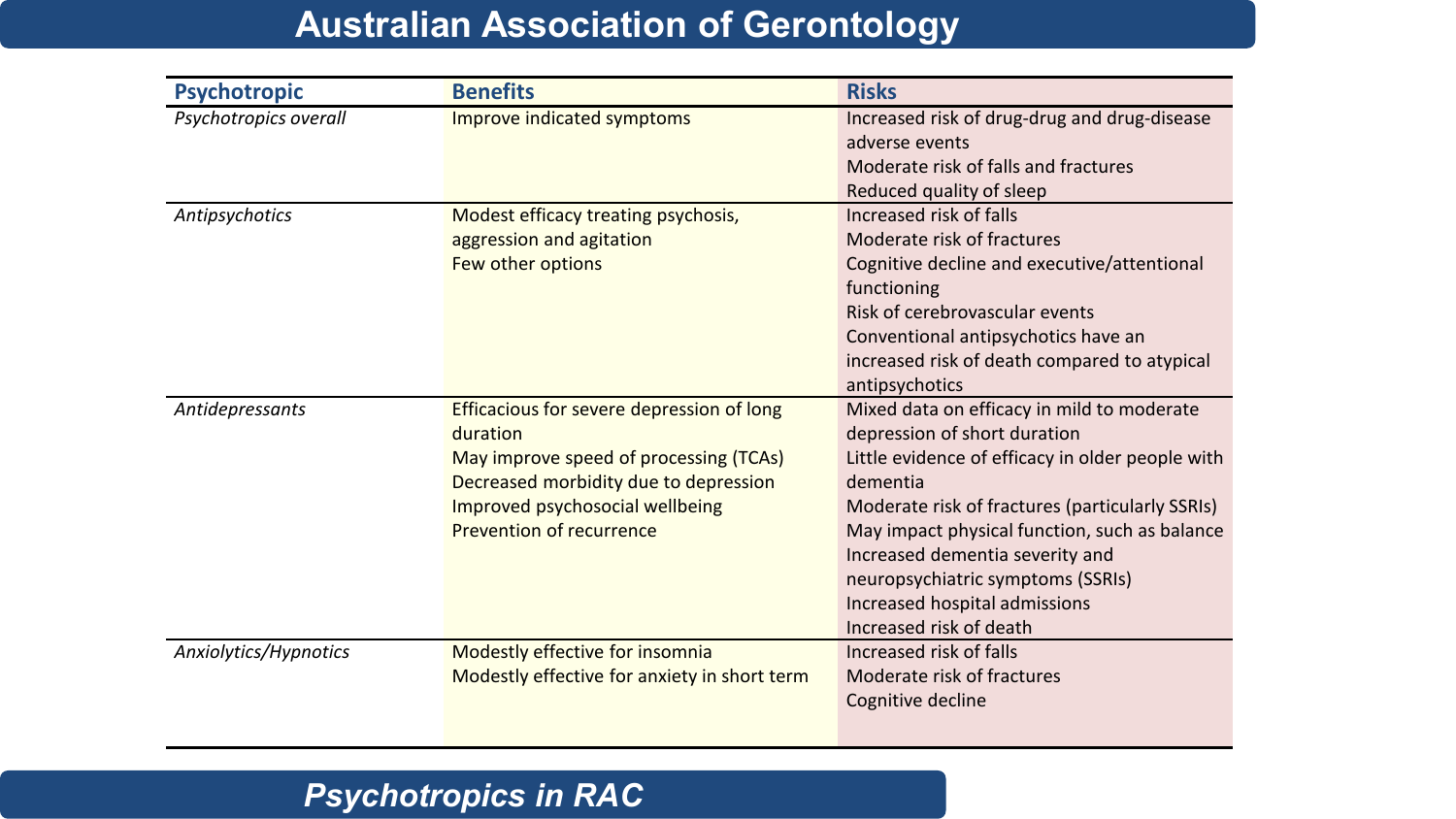# **The study**

**The starting point for a journey to improve mental health prescribing practices in aged care...**

**MHICare Project – developing a Blaanced Scorecard for Mental Health in RAC**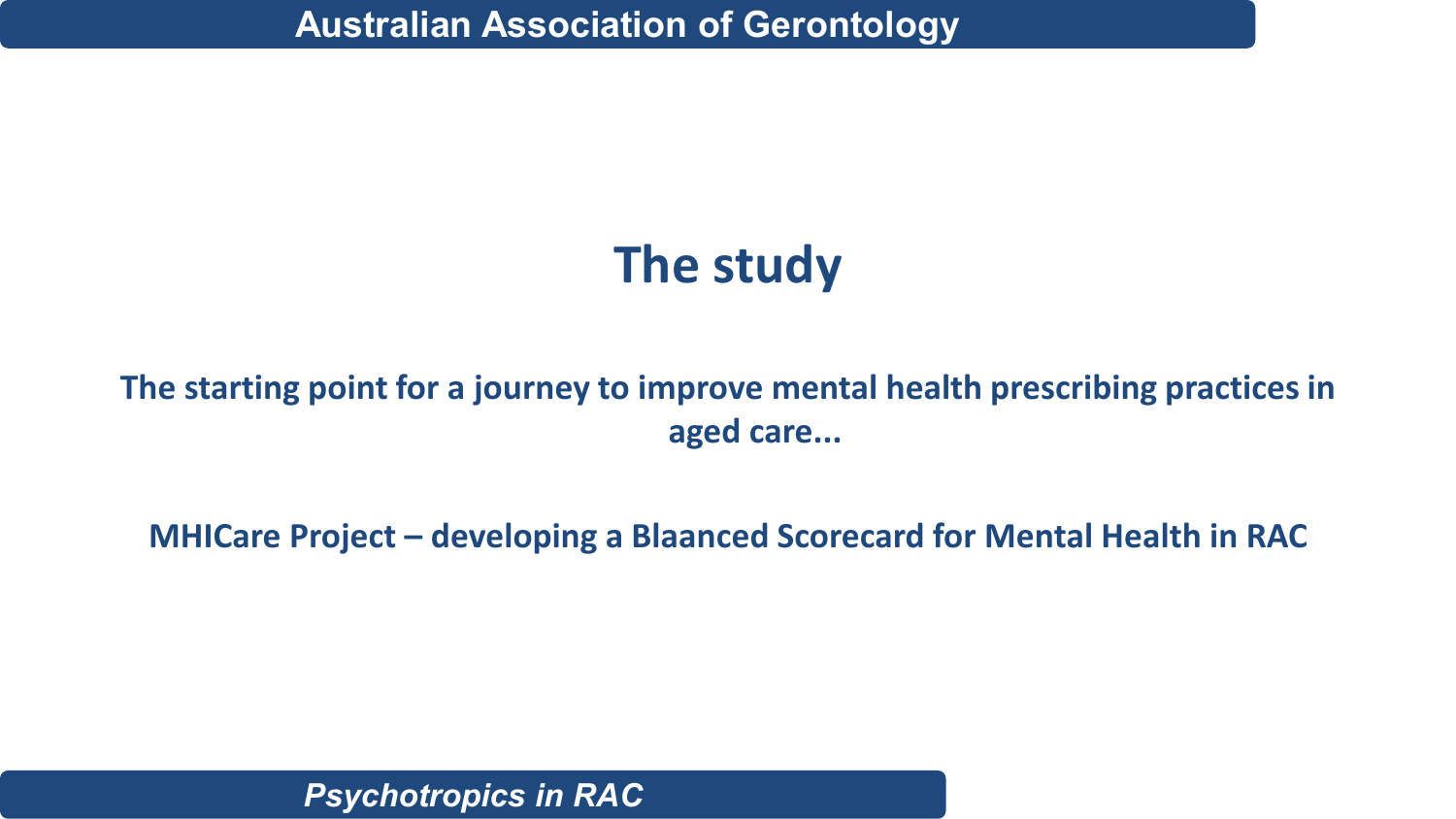## **OBJECTIVES:**

- To assess the levels of psychotropic prescribing in residential aged care
- Identify potentially inappropriate prescriptions (PIPs) using Beers criteria
- Identify common mental health and behavioural symptoms indicated for prescribing
- Identify differences in indicators and prescribing rates between residents with and without dementia.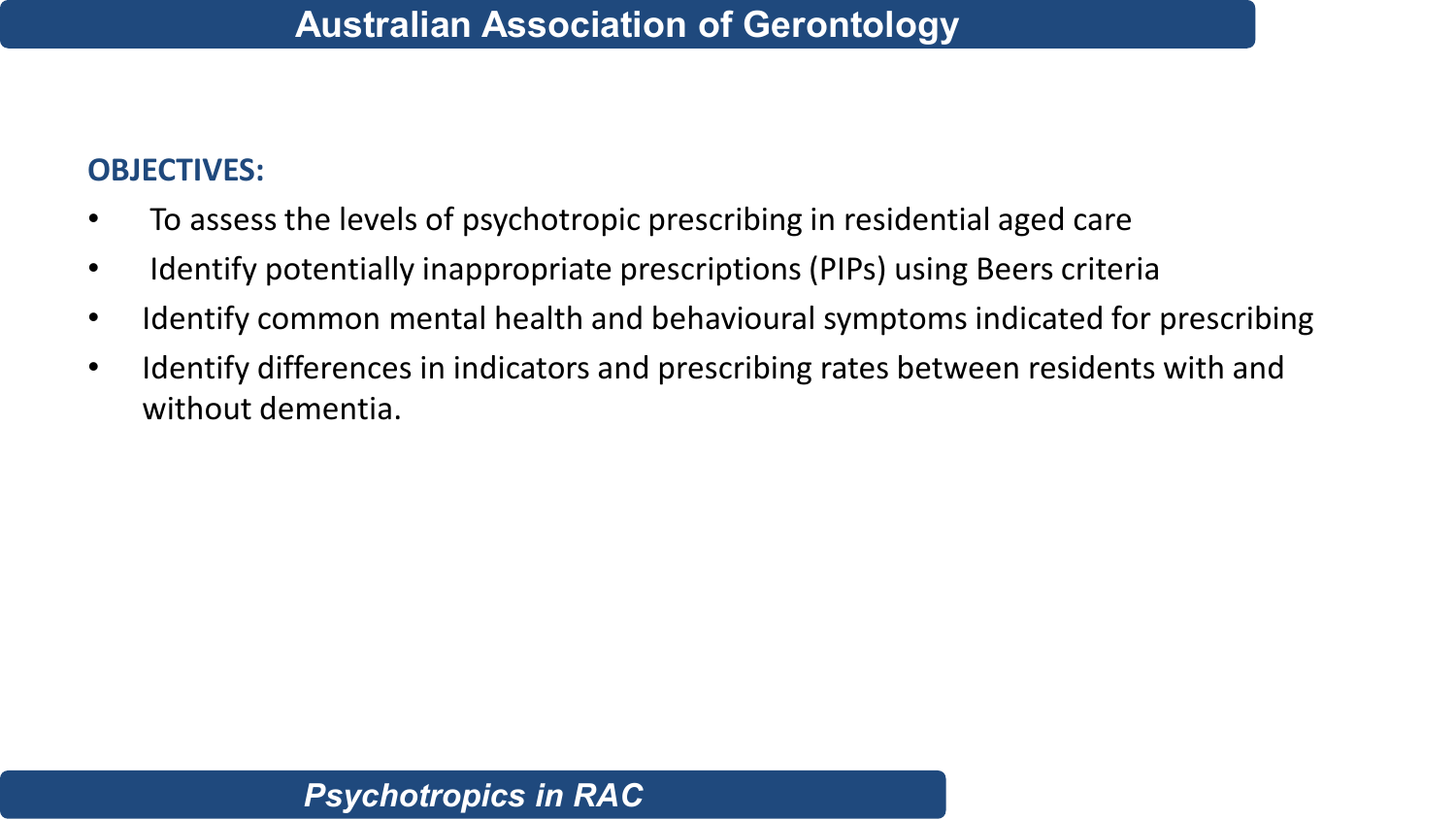## **METHODS**

- A care plan analysis was conducted across 12 residential aged care (RAC) facilities in an urban Queensland area, Australia
- Beers Criteria for Potentially Inappropriate Medication Use in Older Adults was utilised (2012)
- Dementia was identified based on residents electronic health records, with dementia diagnosis recorded within the mandatory Aged Care Funding Instrument.
- Cornell Scale for depression (CSD) electronic records were analysed

![](_page_9_Figure_6.jpeg)

Figure 1: Cohort characteristics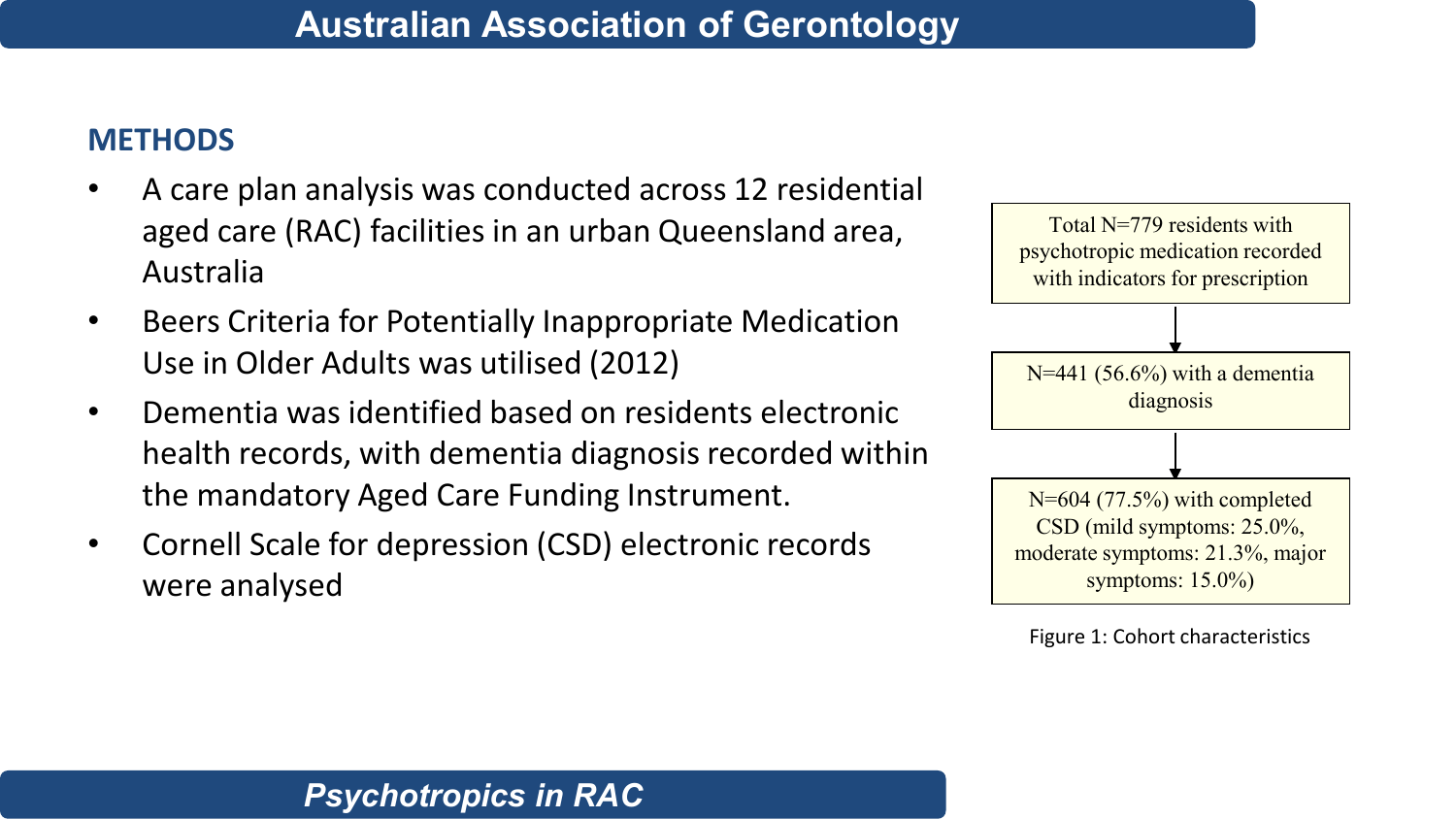### **Data analysis**

- Data analysis was performed using SPSSv24
- Descriptive statistics were used comparing frequencies and percentages.
- Binary logistic regression was performed to determine the odds ratios of prescribing medications and indictors
- To examine and account for differences in prescribing rates, Homes were divided into quartiles.
- An alpha level of 0.05 was set to determine significance.

## **Ethics**

- Ethics approval was obtained through the governing Human Research Ethics Committee at the participating sites and the University of Queensland Human Research Ethics Committees. Additional internal organisational approval was sort and given from the Research Advisory Group at the participating organisation.
- No identifying information was recorded.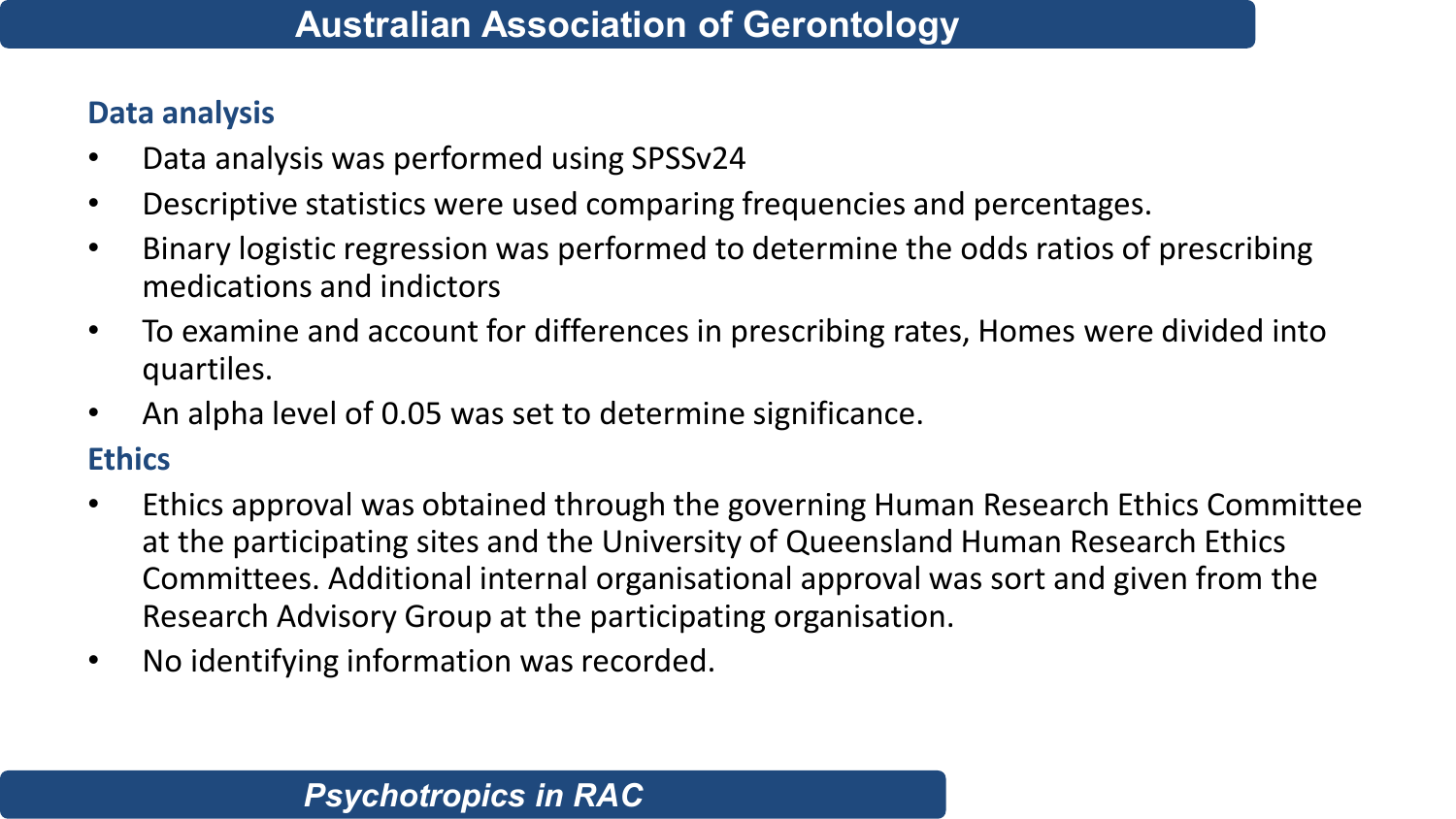## **RESULTS**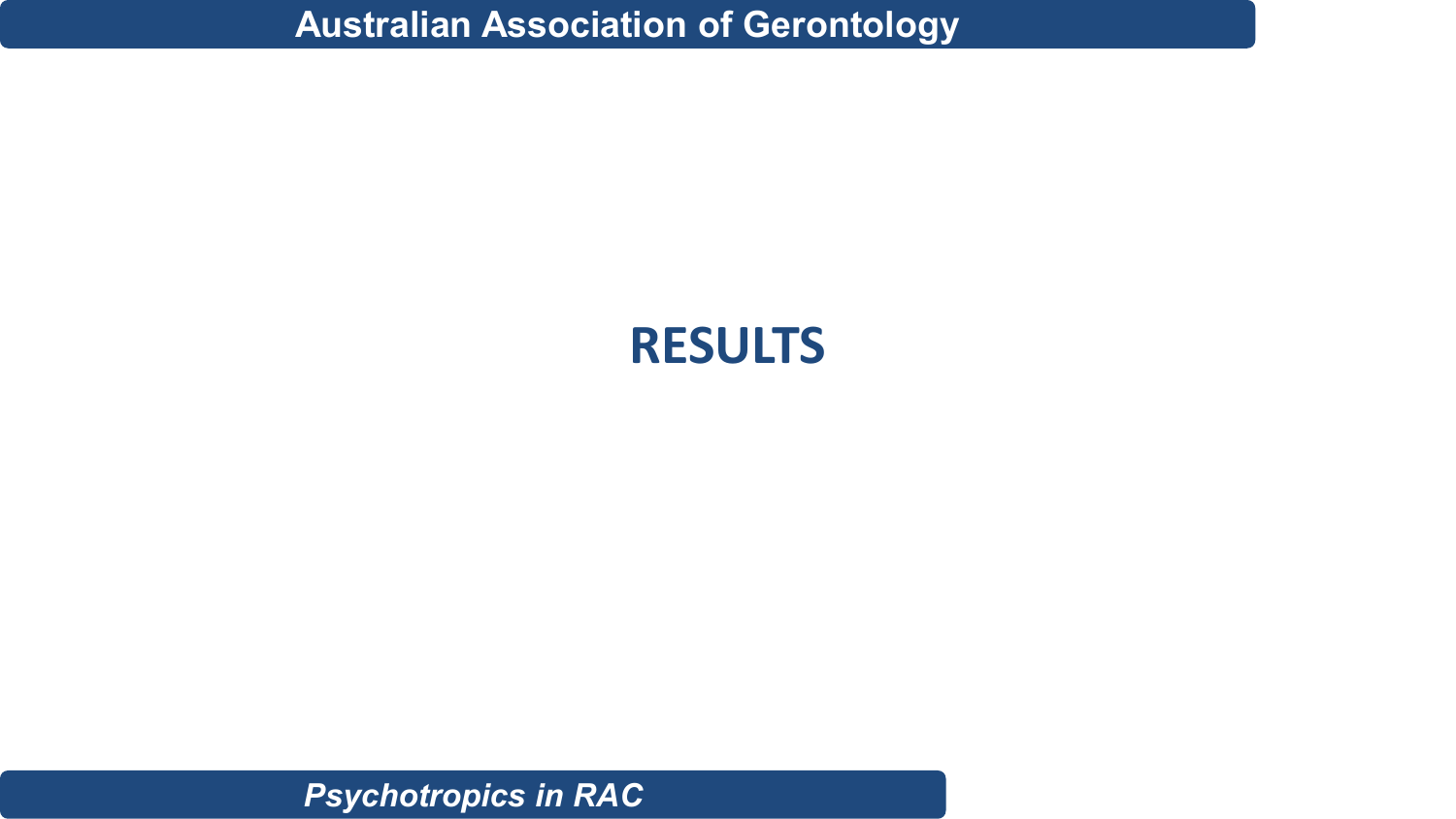#### **Prescription Rates and Appropriateness**

- A total of 574 prescriptions were made over half potentially inappropriate (53.4%- 54.9%) according to the Beers criteria
- Overall, half (48.1%) of the residents had a current prescription for a psychotropic medication
- Variations in prescribing medication was observed between residents with and without dementia: - antidepressants were significantly higher for residents with dementia, as were antipsychotics.
- Conversely, benzodiazepines were lower for residents with dementia.

|                  | No Dementia N=338 | With dementia N=441 | OR (CI)                | P-value  |
|------------------|-------------------|---------------------|------------------------|----------|
| Any psychotropic | 154 (45.6%)       | 220 (49.9%)         | 1.257 (0.931-1.697)    | 0.135    |
| Anti-depressants | 92 (27.2%)        | 152 (34.5%)         | 1.504 (1.085-2.085)    | $0.014*$ |
| Benzodiazepines  | 82 (24.3)         | 74 (16.8)           | $0.631(0.439 - 0.907)$ | $0.013*$ |
| Mood stabilisers | 5(1.5)            | 6(1.4)              | 1.067 (0.315-3.608)    | 0.917    |
| Anti-psychotics  | 37 (10.9)         | 79 (17.9)           | 1.878 (1.228-2.872)    | $0.004*$ |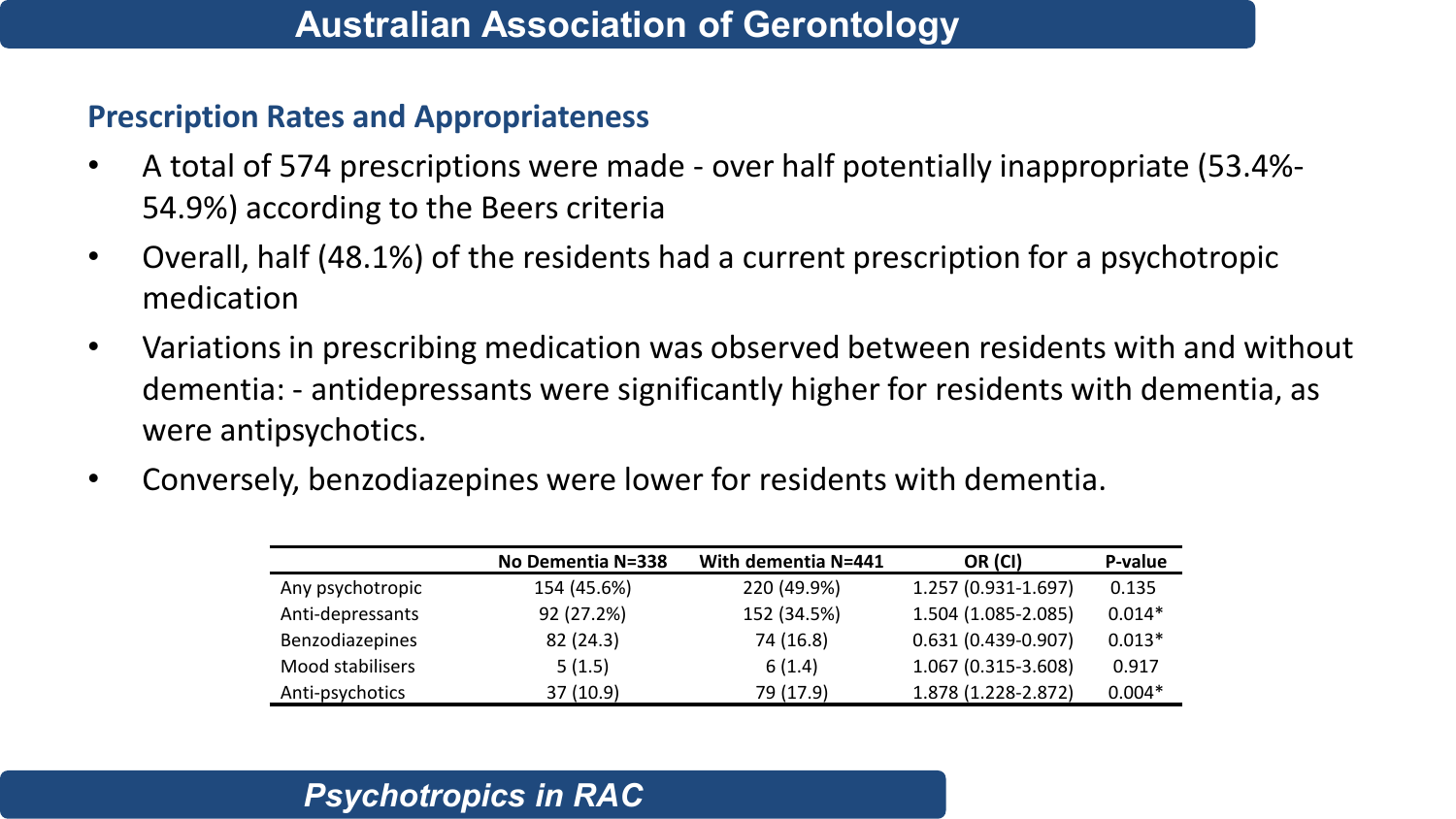## **Reasons for Psychotropic Prescription**

Reasons for prescription entered within the individual residents' care file revealed the most Common psychiatric and behavioural characteristics as causes for prescription, as well as the number of indicators listed.

42% of residents had two or more different identified mental health issues being Treated concurrently, highlighting the complexity of mental health in RAC

![](_page_13_Figure_4.jpeg)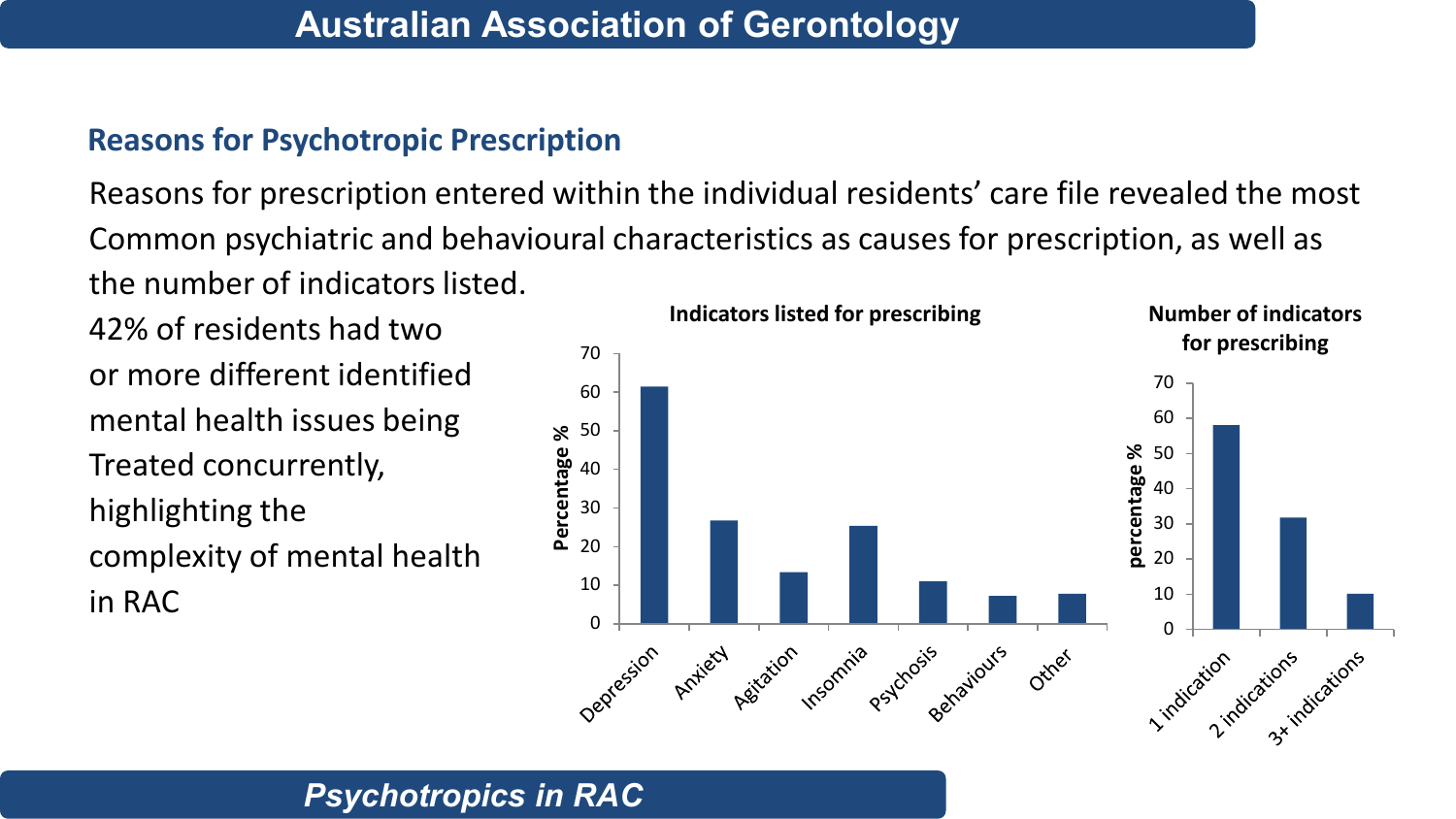#### **Prescription Rates across Homes**

Prescription rates across 12 RAC homes varied between 25% and 75%. Homes were divided into quartiles based on their prescribing rates, with the highest prescribing rates observed in Quartile 4, and the lowest in Quartile 1.

Controlling for dementia diagnosis, age and gender, logistic regression revealed that high prescribing rates were associated with all indications but behaviour management.

![](_page_14_Figure_4.jpeg)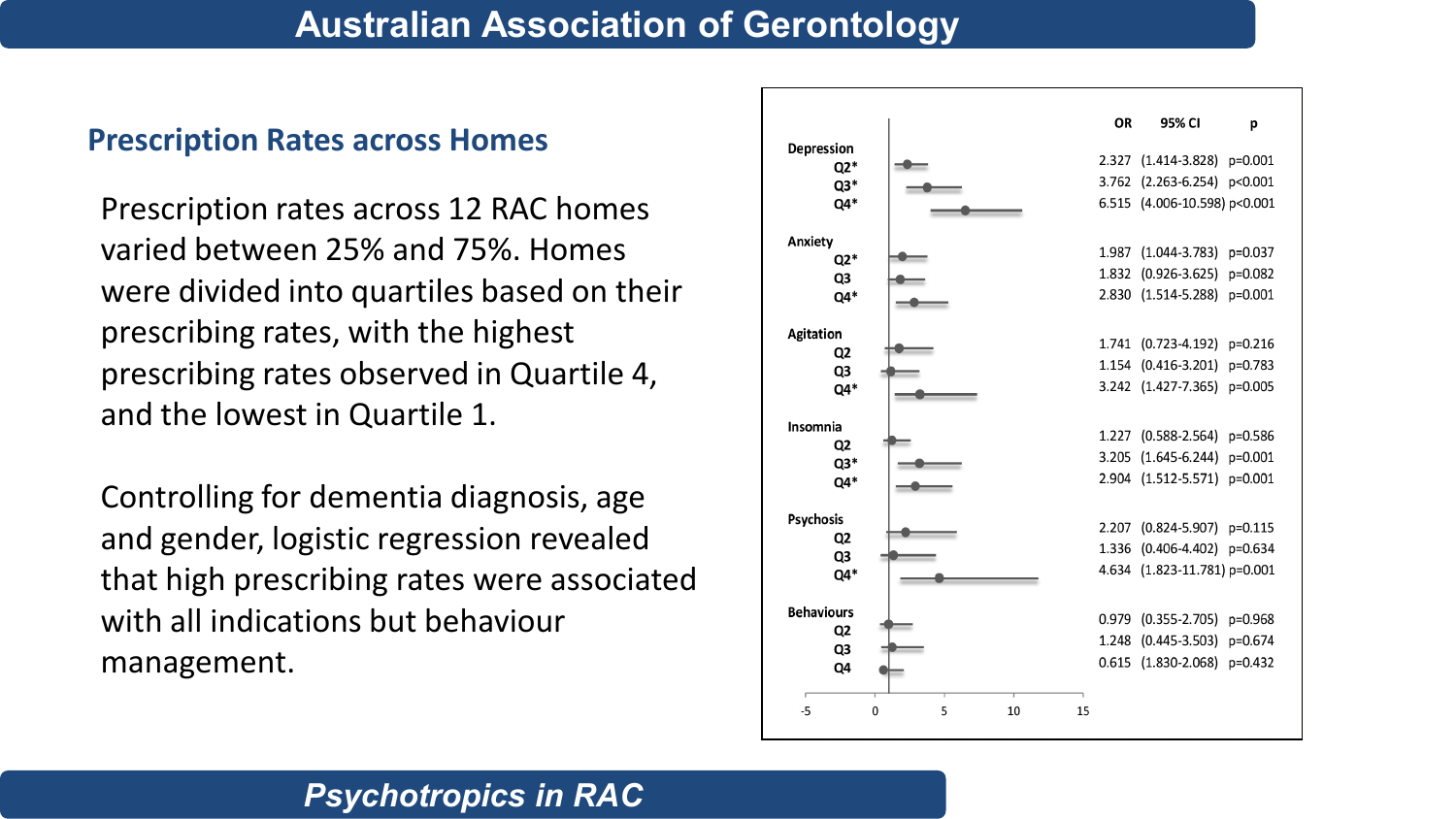#### **Reasons for Psychotropic Prescription in Dementia**

Taking into account prescribing rates, age and gender, logistic regression revealed residents with dementia were twice as likely to be prescribed medication for agitation and psychosis. Conversely, prescribing for sleep problems/insomnia was significantly less in residents with dementia.

![](_page_15_Figure_3.jpeg)

## *Mental Health and the Journey of Life*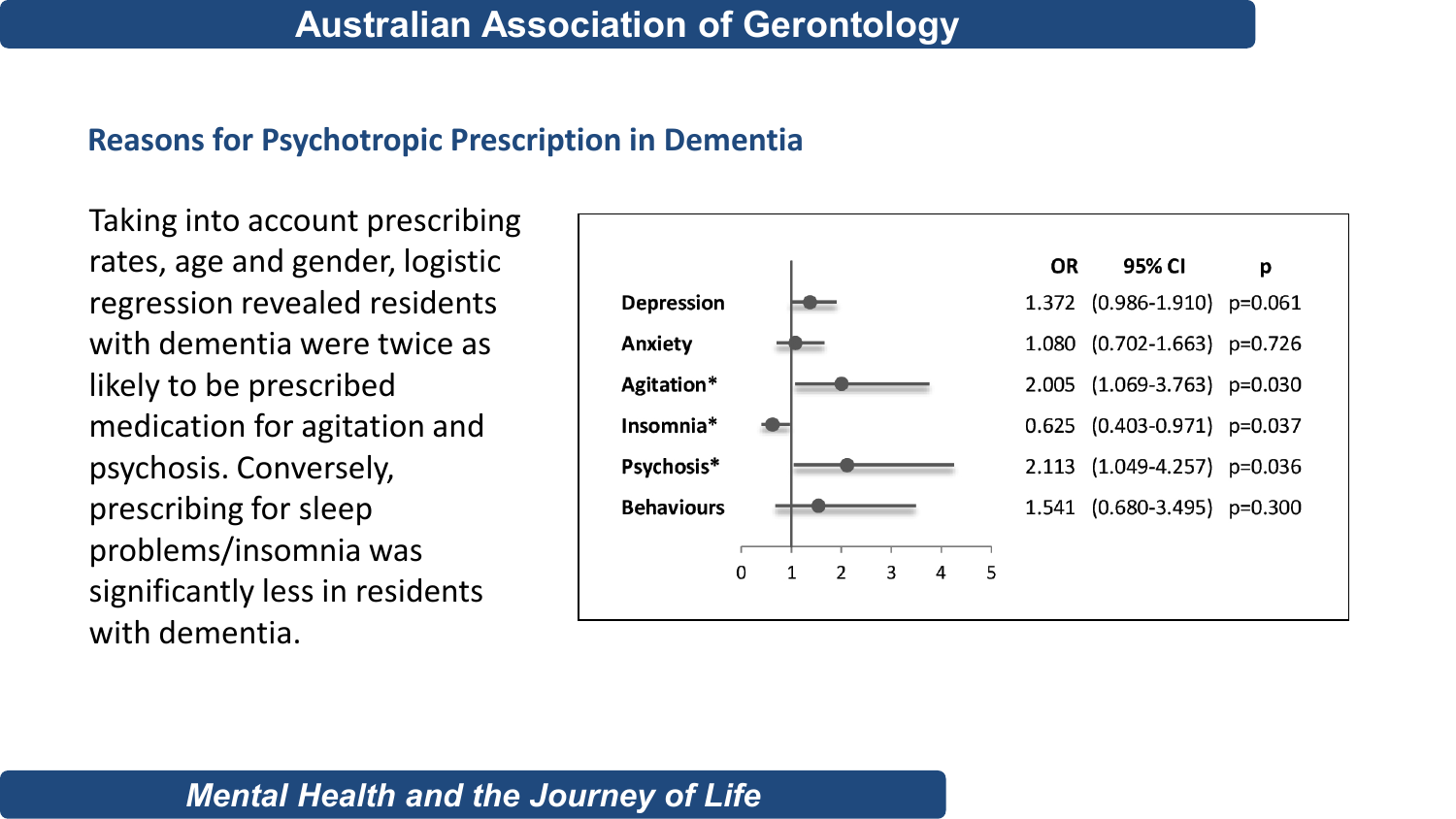#### **Discussion**

- Neuropsychiatric conditions are prevalent. Usual treatment often includes psychotropic drugs, with 1 in 2 aged care residents prescribed at least one psychotropic.
- Depression (61.5%), anxiety (26.7%), sleeping problems (25.4%), agitation (13.7%), psychosis (11.0%) and behaviours (7.2%) are the main indicators for prescribing
- There is evidence that a high proportion of these prescriptions may be clinically inappropriate (54%).
- A large unexplained variation in prescribing rates was observed across the homes, ranging from 25% to 75% - you are in a home with the highest prescribing rate (quartile 4) you have over five time higher odds of being prescribed a psychotropic (OR 5.58, 95%CI 3.67-8.56, p<0.001).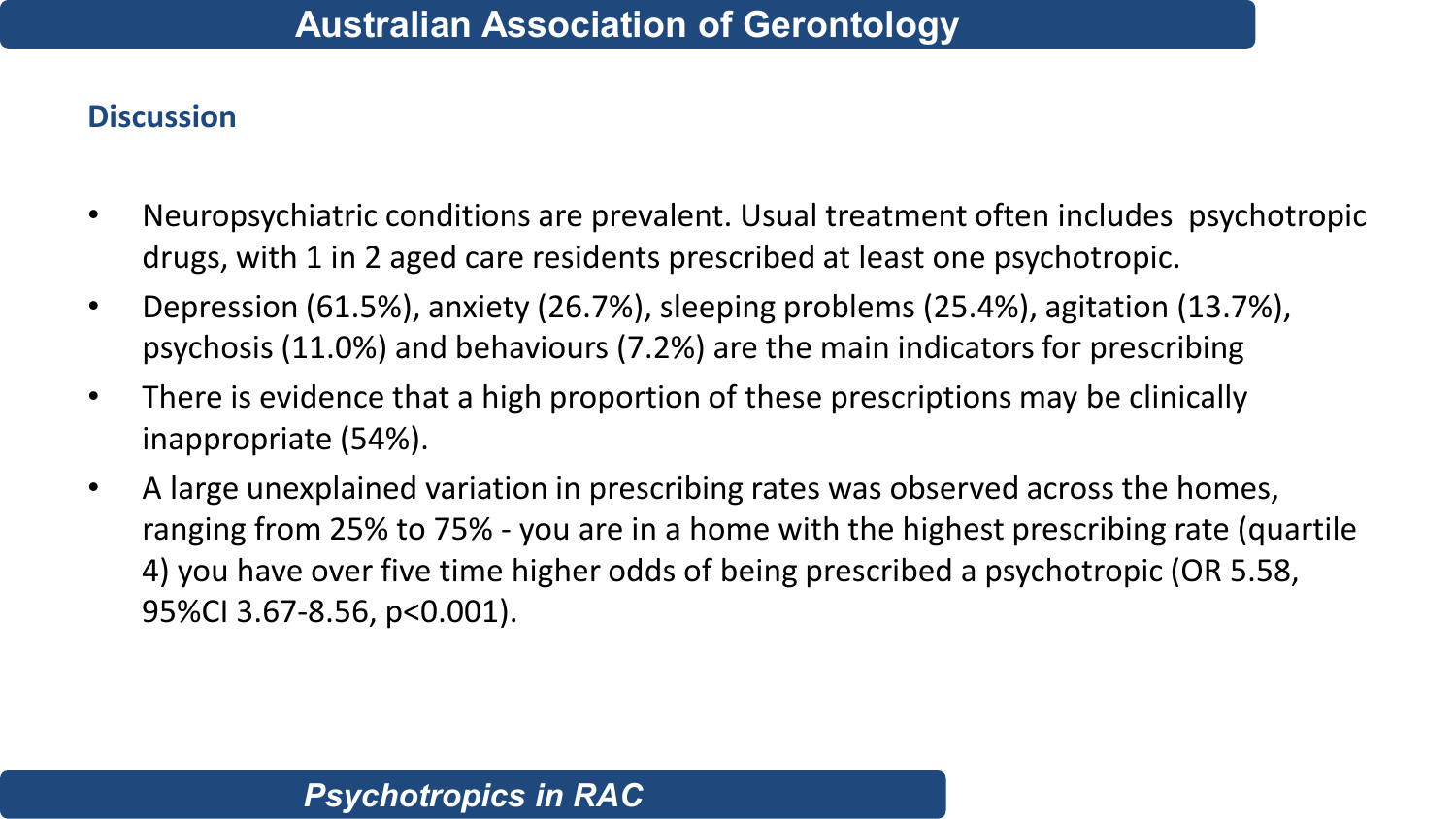## **Limitations**

- Data collection was taken at a single time point, with all current medications recorded, whether regular or pro re nata (PRN) and information relating to medication reviews was not available.
- Assumptions relating to the regular use of medications is cautioned and the true appropriateness of prescriptions cannot be ascertained.
- Previous research has indicated that although, the CSD is regularly utilised, it is typically only administered upon resident admission to obtain supplementary funding, and that residents are unlikely to be followed up subsequently with the tool upon changes in presentation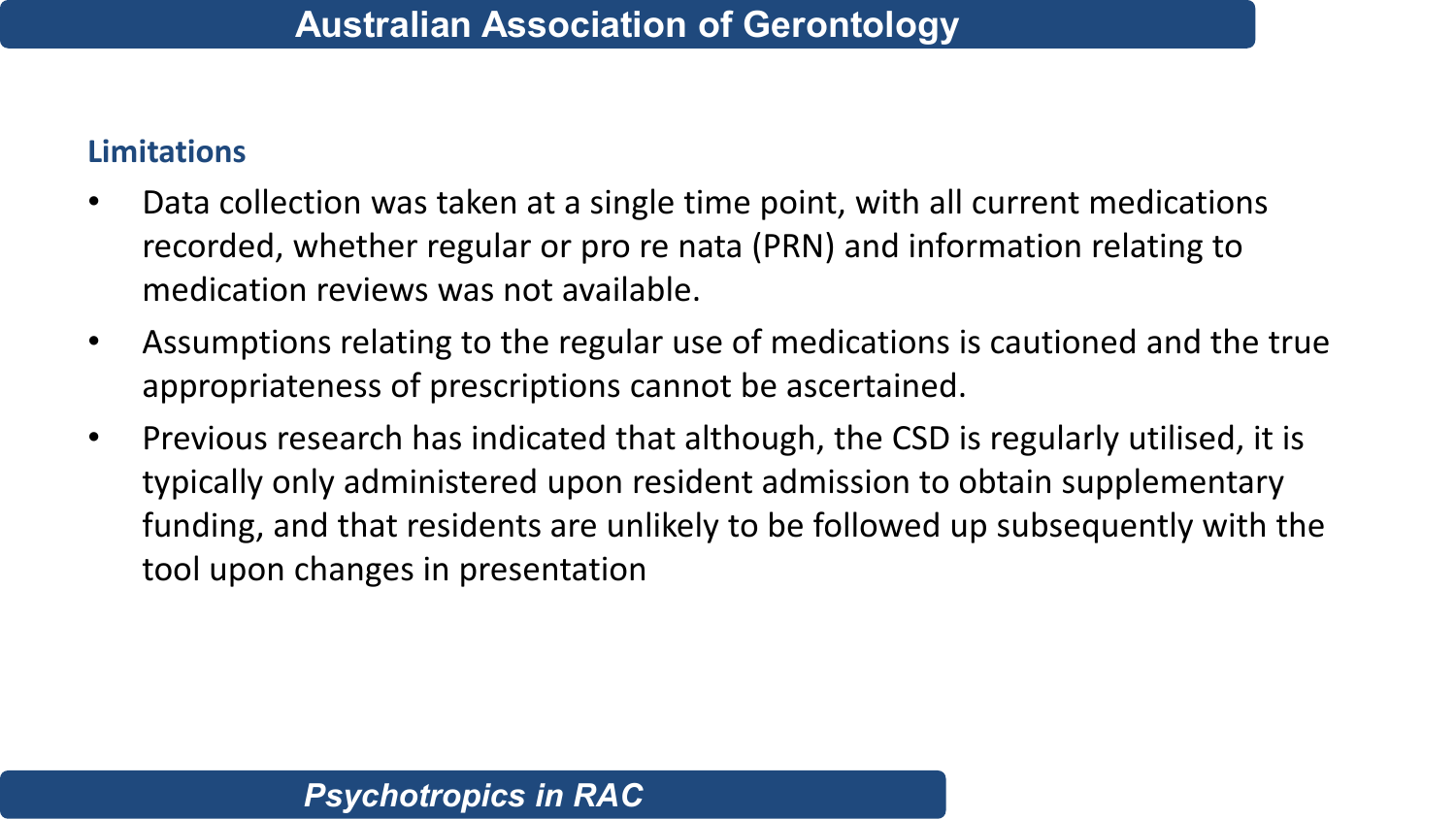## **Moving forward**

Recent efforts have been made to reduce the level of psychotropic prescribing. (references of stopp triales etc) Despite these efforts, global prescribing trends indicate that psychotropic use continues to rise.

A concerted holistic approach to tackle this complex issue is required. This is likely to include structural reform, improvements to the knowledge and attitudes of staff, effective monitoring strategies, and determination at individual, organisational and national levels, to improve the quality of prescribing practices in aged care facilities.

![](_page_18_Figure_4.jpeg)